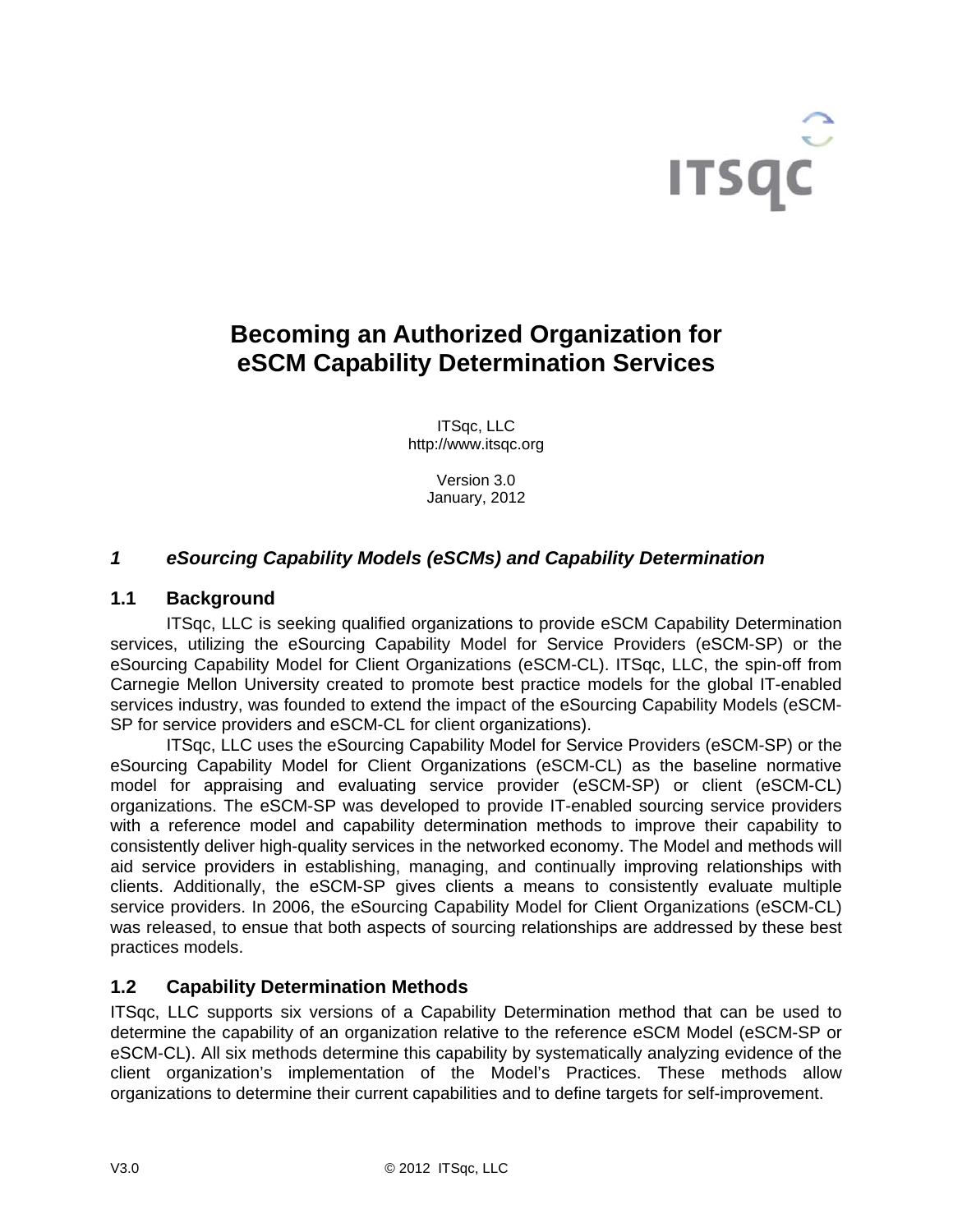The six capability determination methods related to the eSCM are intended to identify, analyze, and guide improvement of an organization's capabilities. These methods address the needs of service providers and their clients for determining the capability of a service provider relative to the eSCM-SP, as well as the needs of client organizations to determine their capability relative to the eSCM-CL. These methods will determine capability through a systematic analysis of the implementation and institutionalization of the Practices defined in the eSCM Models.

The objectives of eSCM-based capability determinations are to:

- Identify and derive a Capability Profile, which includes the strengths, opportunities for improvement and status of the improvement efforts for an organization, relative to the relevant eSCM;
- Identify an organization's strengths, opportunities for improvement and associated risks (for example, as decision inputs for clients when selecting a service provider); and
- Support, guide, and encourage an organization's commitment to continuous improvement.

# *2 Authorized Organizations for Capability Determination Services*

ITSqc, LLC will enter into relationships with Authorized Organizations who are authorized by the ITSqc, LLC to offer Capability Determination Services, based on the eSCM-SP and/or eSCM-CL. Only Authorized Organizations may offer eSCM Capability Determination Services.

The responsibilities of Authorized Organizations for Capability Determination Services are described in the ITSqc Code of Professional Practice. Organizations that become Authorized Organizations for Capability Determination Services may sponsor candidate individuals to become Authorized Evaluators and Authorized Lead Evaluators.

# **2.1 How does our organization become an Authorized Organization?**

Organizations are invited to apply to become an Authorized Organization, if they are interested in:

- 1. applying capability models,
- 2. evaluating capability of organizations so that ITSqc, LLC may certify their capability levels, and
- 3. contributing to a repository and benchmarks of best practices.

Selected Authorized Organizations will be highly-qualified organizations who:

- are interested in providing capability determination services internally to their own organization or externally to other organizations,
- meet the criteria in the ITSqc, LLC Code of Professional Practice,
- submit an application to ITSqc, LLC (required topics are identified in Appendix A),
- are committed to complying with the ITSqc, LLC Code of Professional Practice, and
- demonstrate through their application and supporting materials that they have the capability (or a plan to develop the capability) to field a full Evaluation team (i.e., at least 4 Authorized Evaluators, of which at least one must be an Authorized Lead Evaluator).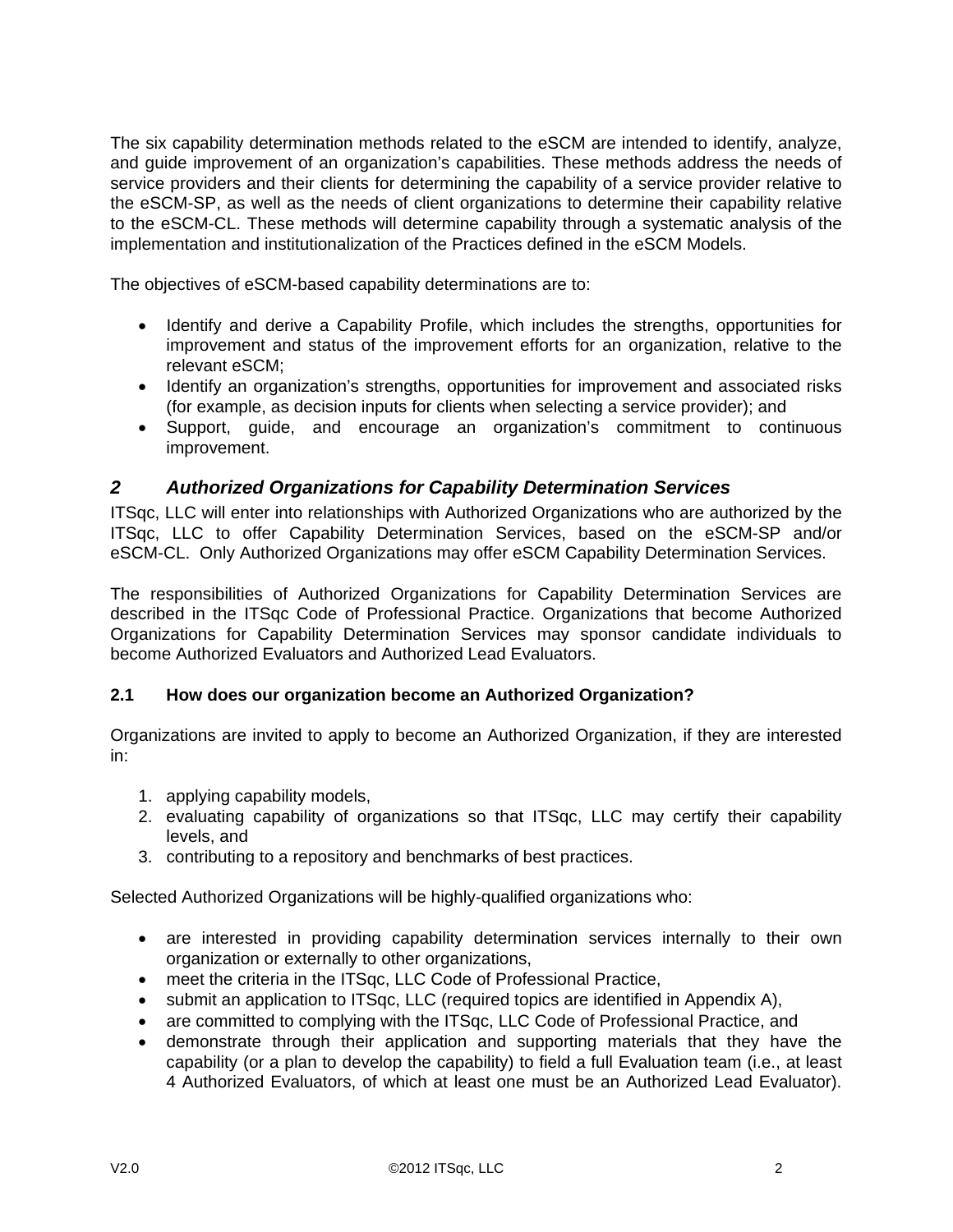Organizations that cannot demonstrate this through their current internal resources must demonstrate how they will develop this capability through:

- o growth to develop sufficient resources to provide capability determination services, or
- $\circ$  a proposal describing which other organizations they would work with in order to provide capability determination services. This proposal must be substantiated in the form of legally-binding agreement(s) with one or more other Authorized

Organizations to ensure that the proposed Authorized Organization can field a fully-qualified, authorized Capability Determination team.

# **2.3 What are the costs to become an Authorized Organization?**

Authorized Organizations incur expenses for developing their capability to successfully deliver eSCM Capability Determination Services. Table 1 provides a summary of expenses for organizations in becoming an Authorized Organization.

Note that these fees are effective through December 31, 2011. After that date, these fees may change at the discretion of ITSqc, LLC.

| <b>Item</b>                           | <b>Authorized Organization</b>                                 |
|---------------------------------------|----------------------------------------------------------------|
| eSCM Model Course for minimum of      | \$2500 USD per student                                         |
| four students                         |                                                                |
| <b>Travel Costs to Model Course</b>   | <b>YES</b>                                                     |
| eSCM Method Course for minimum        | \$2500 USD per student                                         |
| of four students                      |                                                                |
| eSCM Lead Evaluator Course for a      | \$5000 USD per student                                         |
| minimum of two students               |                                                                |
| <b>ITSgc Observation of Candidate</b> | \$2000 per day (point to point from Pittsburgh) plus expenses. |
| Lead Evaluators (minimum of one;      | Typical onsite period for an observation is two weeks.         |
| two most strongly recommended as      |                                                                |
| a minimum)                            |                                                                |
| eSCM Implementation course            | \$2500 USD per student                                         |
| (recommended)                         |                                                                |

# **Table 1 - Fees Associated with Developing Authorized Organization Status**

# **2.4 What is the cost to remain an Authorized Organization?**

Authorized Organizations will incur several types of costs to remain an Authorized Organizations.

 $\overline{a}$ 

<sup>&</sup>lt;sup>1</sup> The fee for ITSqc LLC observation or additional technical assistance will be billed at ITSqc, LLC's then current daily rate for observations. The current daily rate for observations is \$2,000 (USD), charged point to point, plus travel expenses. "Point to point" covers the time spent traveling to and from the observation site. The observation fee covers pre-observation preparation, on-site observation, and post-observation support/remediation.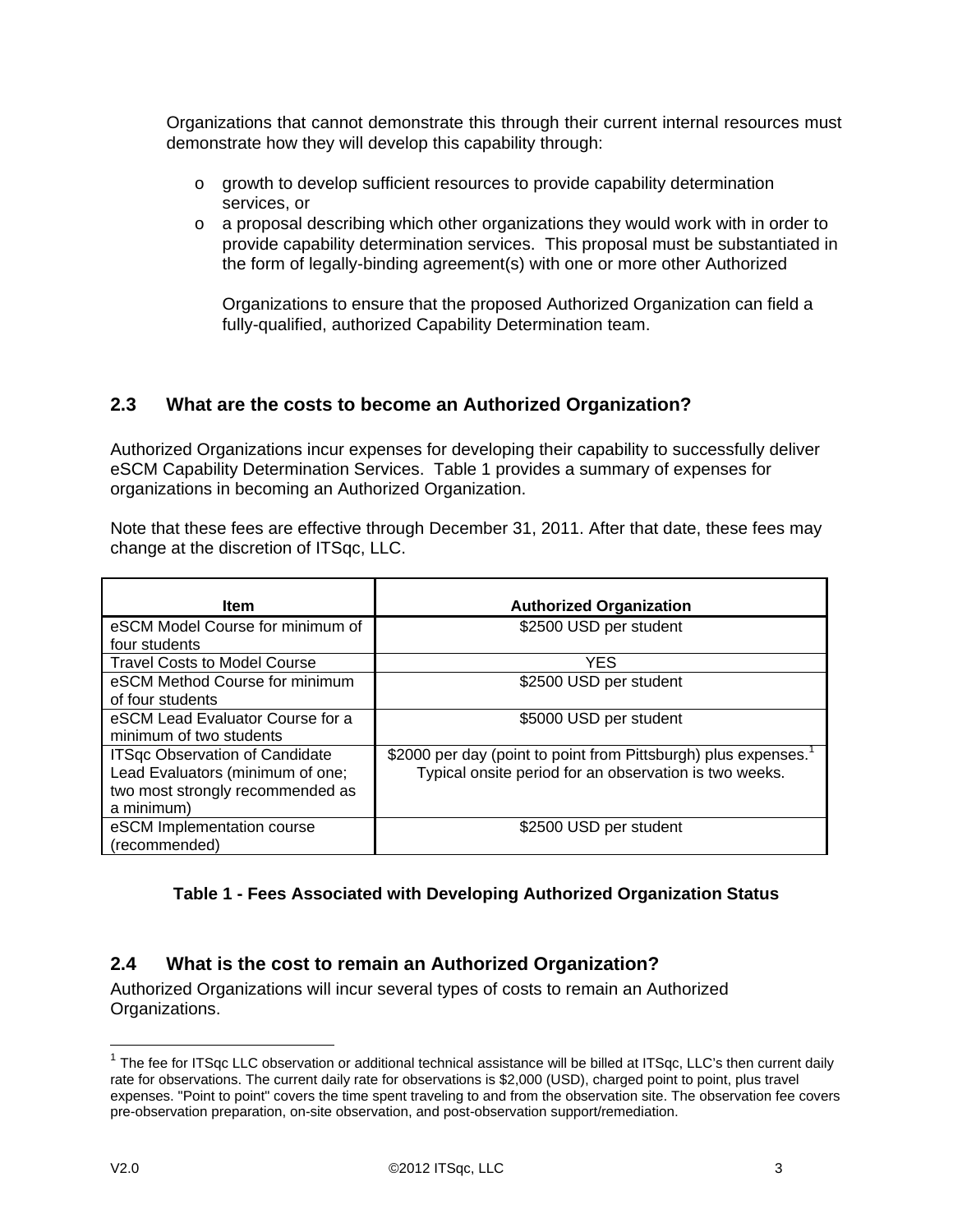Ongoing costs to Authorized Organizations will include:

- royalties to ITSqc, LLC for Capability Determination services (15% of Net Revenues),
- annual authorization fees for each Authorized Evaluator, Authorized Lead Evaluator, Qualified Consultant, and Authorized Instructor
- full training costs for any update courses or continuing education required by ITSqc, LLC for individuals to maintain their Authorized status

## **2.5 How can my organization submit an application to become an Authorized Organization?**

This opportunity is open to all organizations in industry, government, and academia that meet the ITSqc, LLC eligibility requirements. Applications should address each of the topics described in Appendix A. At present, there is no application deadline.

Applications, and all supporting documentation, should be sent to:

Dr. Jane Siegel Director, ITSqc, LLC 3945 Forbes Ave, #422 Pittsburgh, PA 15213 USA

By submitting an application, you are affirming that the answers in this application are true and correct and that you understand that these answers will be used to help ITSqc,LLC evaluate the potential legal liability involved in entering into a contract/client relationship with you or your company. Providing inaccurate or incomplete information may be grounds to immediate termination without any penalty to ITSqc, LLC of any contract entered into with your organization.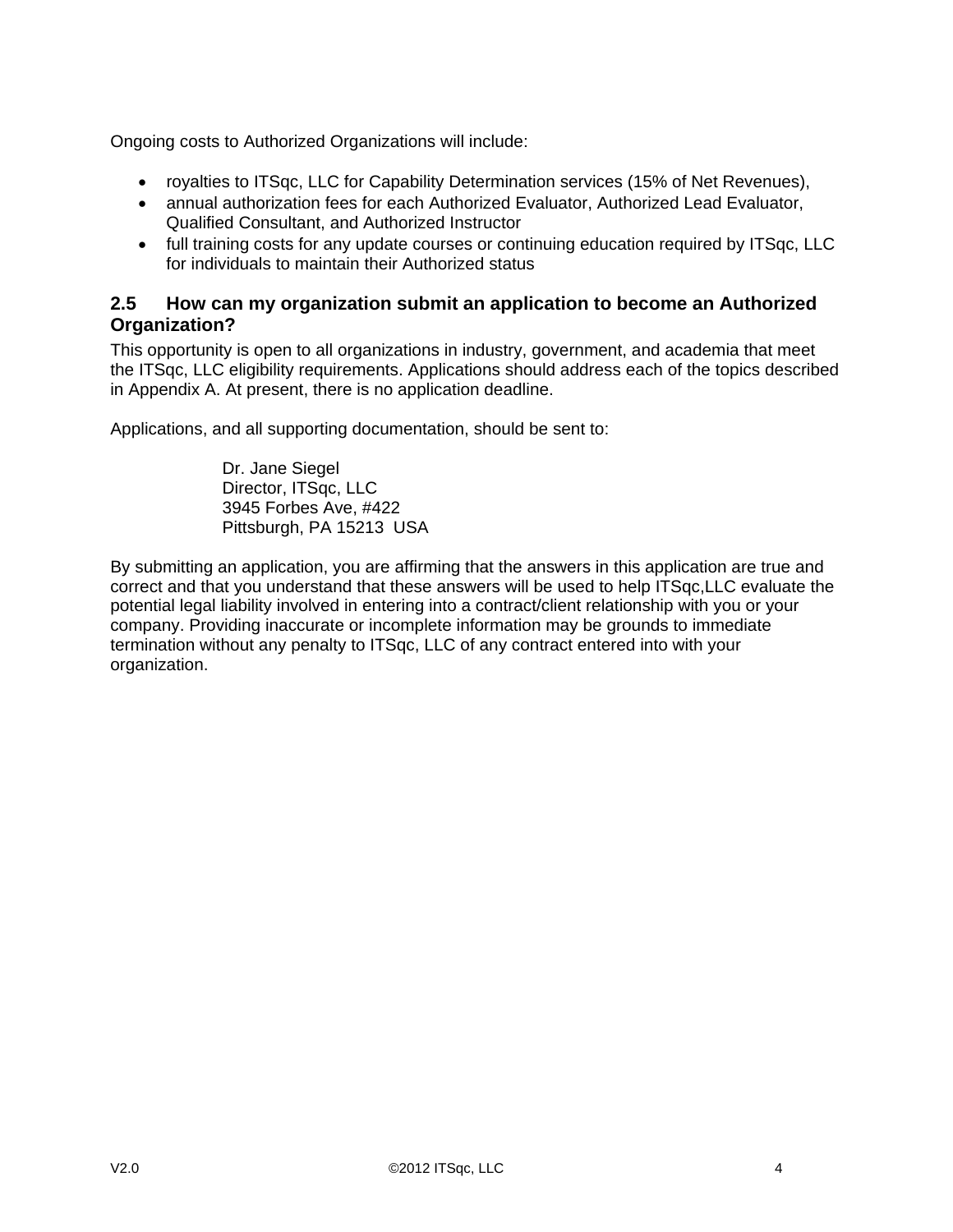# *Appendix A – Required Contents for Application to become an Authorized Organization for Capability Determination Services*

## **A. Organization Information**

If wholly owned subsidiary, give corporate headquarters. Include organization name, street/postal addresses, main telephone number, main fax number, and website URL. If the organization is a Sole Proprietorship, provide Home Address, if different from Business Address.

#### **B. Organization Financial Information**

Include Dun & Bradstreet number and employer tax ID number, or equivalent information where available. As part of the application review process, ITSqc, LLC may request a credit check.

#### **C. Business Point of Contact**

Identify the individual who will be responsible for all correspondence regarding this Agreement, e.g. License Agreement, invoices, etc. Include Contact Name (First, Middle, Last Name), Title, Department, Address (No P.O. Boxes), Telephone, FAX number, and E-Mail.

### **D. Authorised Signatory (if different from Business Point of Contact)**

Name of applicant's authorized signatory and their position within the organization:

#### **E. Contact Details to be Published by ITSqc, LLC on its Register of Approved Organizations for Capability Determination Services**

Identify the address, telephone, fax, Email, and Website to be published on the ITSqc, LLC website and given to potential students and other members of the public who wish to contact you.

## **F. Organization Type (Business Structure)**

Identify the business structure of the applicant organization. Specify if Sole Proprietorship, Partnership, Corporation, Limited Liability Company (LLC), U.S. Government, Other Government, Non-U.S. Legal Entity, or other Business Structure. Also must specify the location of registration for Sole Proprietor, Partnership, or LLC business structures, or the location of incorporation for a Corporation.

#### **G. Current Operations**

Identify the geographical locations and market segments where the organization currently operates. Describes the primary mission of your organization/business and how offering eSCM Capability Determination Services would help to achieve organizational objectives. Describe current offerings that are related to your capability to offer eSCM Capability Determination Services. Identify the number of staff currently working in areas related to the proposed Capability Determination Services and explain their current offerings.

#### **H. Organizational Capabilities**

- 1. Describe how your organization meets the following three criteria:
	- Competence in the application of model-based process improvement including but not limited to experience related to eSCMs, ISO, ITIL, CMMI, Software CMM (SW-CMM), People CMM (P-CMM), or other models or quality standards.
	- Competence in performing organizational audits, appraisals or other diagnostics including but not limited to ISO 9001:2000/2008, BS-15000/ISO 20000, CMMI, Software CMM (SW-CMM), People CMM (P-CMM), BS-7799/ISO 27001 and related standards, or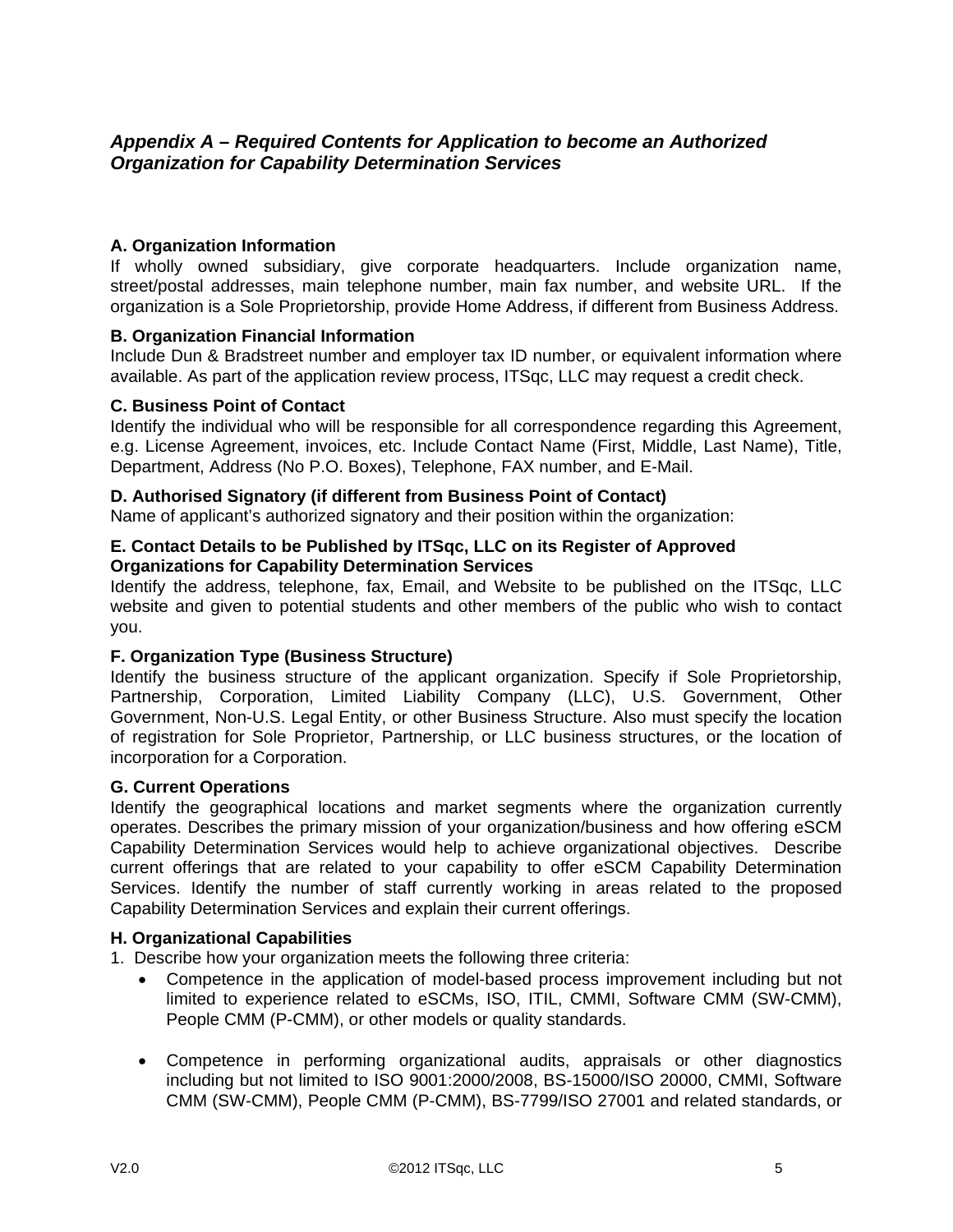other model/standards-based frameworks. You should address your organizations accreditation or authorizations to perform these services, and the numbers of available personnel for each.

- Competence in the use of third party products to deliver training and consulting services to technical and management personnel.
- 2. Describe:
	- your organization's quality control processes and measures for training and consulting services. Include examples of specific metrics that you collect.
	- the consulting and training strategies that your organization uses to encourage or facilitate change.
	- courses and consulting methods your organization has developed and how successful these methods have been. Provide details and measurement metrics to support your claims.
	- the total number of employees, identify how many employees are employed in areas related to this application (both full- and part-time), and describe the education, backgrounds and turnover/retention rates among these employees.

3. Has your organization had an application rejected or an organizational or individual authorization refused, revoked, withdrawn or suspended by any other organization (e.g., SEI, ISO, or IAOP)? If yes, please give details.

## **I. Plans for plans for providing eSCM Capability Determination Services**

- 1. Identify the type of eSCM Capability Determination Services license sought:
	- Internal Use for delivery to employees of your organization only
	- Commercial Use for delivery to external clients (includes internal use)
- 2. Identify the Models for which an eSCM Capability Determination Services license is sought:
	- eSourcing Capability Model for Service Providers (eSCM-SP)
	- eSourcing Capability Model for Client Organizations (eSCM-CL)
- 3. Estimate projections for the next five years:
	- Number of total Authorized Evaluators
	- Number of total Authorized Lead Evaluators
	- Number of eSCM Capability Determinations (by type Full Evaluation, Mini-Evaluation, Full Self-Appraisal, and Mini-Self-Appraisal – for each Model )
	- Projected Gross Revenue for eSCM Capability Determination Services (N/A for U.S. Government organizations)
- 4. Identify any barriers or risks in meeting these forecasts
- 5. Describe the marketing strategy and sales plan for eSCM Capability Determination service(s).
- 6. Describe how eSCM Capability Determination service(s) fits into your organization's business strategy and product portfolio.
- 7. In what geographical areas of the world and market segments do you plan to deliver the eSCM Capability Determination service(s)?
- 8. With whom would you be competing for these services in the regions listed?
- 9. Identify the initial set of individuals whom you are sponsoring and/or plan to sponsor as Evaluators (distinguish between those projected to become Authorized Evaluators and those projected to become Authorized Lead Evaluators). For each individual, provide the following information that demonstrates their competence to become a successful evaluator:
	- Academic Credentials (Minimum of Bachelor's degree in a relevant area)
	- Relevant Experience and Skills (Minimum 5 years relevant experience for Authorized Evaluator, minimum 10 years relevant experience for Authorized Lead Evaluators)